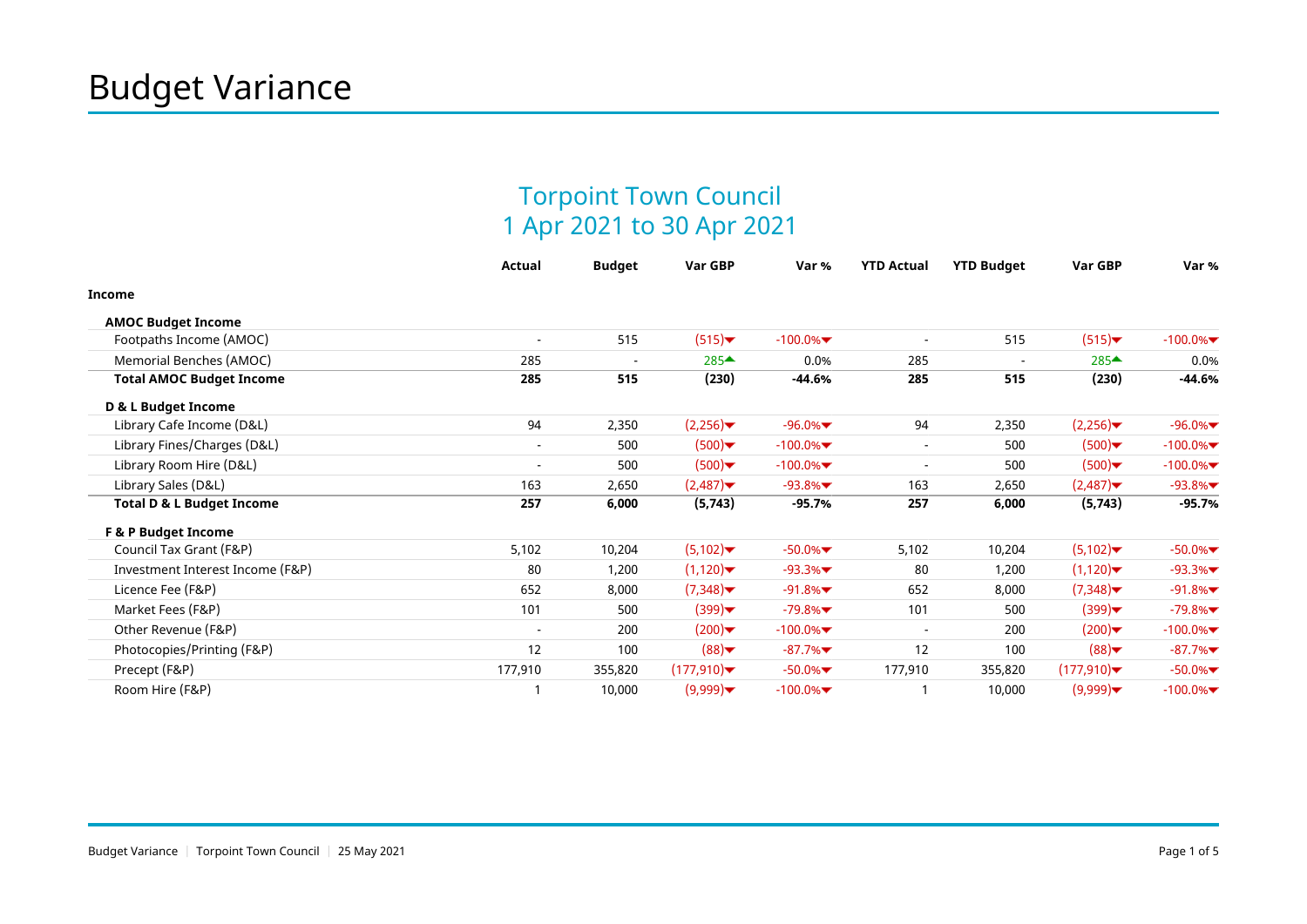|                                                                   | Actual                   | <b>Budget</b> | Var GBP                         | Var %      | <b>YTD Actual</b>        | <b>YTD Budget</b> | Var GBP    | Var %      |
|-------------------------------------------------------------------|--------------------------|---------------|---------------------------------|------------|--------------------------|-------------------|------------|------------|
| Service Charges - Licensees (F&P)                                 | 181                      | 2,000         | (1,819)                         | $-90.9%$   | 181                      | 2,000             | (1,819)    | $-90.9%$   |
| <b>Total F &amp; P Budget Income</b>                              | 184,041                  | 388,024       | (203, 983)                      | $-52.6%$   | 184,041                  | 388,024           | (203, 983) | $-52.6%$   |
| <b>Total Income</b>                                               | 184,583                  | 394,539       | (209, 956)                      | $-53.2%$   | 184,583                  | 394,539           | (209, 956) | $-53.2%$   |
| <b>Gross Profit</b>                                               | 184,583                  | 394,539       | (209, 956)                      | $-53.0%$   | 184,583                  | 394,539           | (209, 956) | $-53.0%$   |
| <b>Less Operating Expenses</b>                                    |                          |               |                                 |            |                          |                   |            |            |
| Office Equipment                                                  |                          | 250           | (250)                           | $-100.0\%$ |                          | 250               | (250)      | $-100.0\%$ |
| Reserves - Section 137 C/F                                        | 1,500                    | 9,409         | (7,909)                         | $-84.1%$   | 1,500                    | 9,409             | (7,909)    | $-84.1%$   |
| Reserves Sec 137 C/F 2019-20                                      |                          | 1,900         | (1,900)                         | $-100.0\%$ |                          | 1,900             | (1,900)    | $-100.0\%$ |
| <b>AMOC Budget Expenses</b>                                       |                          |               |                                 |            |                          |                   |            |            |
| Consumables - Recurring- Council Chambers (AMOC)                  | 127                      | 1,600         | (1,473)                         | $-92.1%$   | 127                      | 1,600             | (1,473)    | $-92.1%$   |
| Consumables - Recurring- Library (AMOC)                           | 195                      | 3,500         | (3,305)                         | $-94.4%$   | 195                      | 3,500             | (3,305)    | $-94.4%$   |
| Consumables - Recurring- Public Conveniences (AMOC)               | 100                      | 2,000         | (1,900)                         | $-95.0%$   | 100                      | 2,000             | (1,900)    | $-95.0%$   |
| Light, Power, Heating - Council Chambers (AMOC)                   |                          | 10,500        | (10,500)                        | $-100.0\%$ |                          | 10,500            | (10,500)   | $-100.0\%$ |
| Light, Power, Heating - Library (AMOC)                            | 582                      | 3,500         | (2,918)                         | $-83.4%$   | 582                      | 3,500             | (2,918)    | $-83.4%$   |
| Light, Power, Heating - Public Conveniences (AMOC)                | (570)                    | 900           | (1,470)                         | $-163.3%$  | (570)                    | 900               | (1,470)    | $-163.3%$  |
| Maintenance Programme (AMOC)                                      | $\overline{\phantom{a}}$ | 4,000         | $(4,000)$ $\blacktriangleright$ | $-100.0\%$ | $\overline{\phantom{a}}$ | 4,000             | (4,000)    | $-100.0\%$ |
| Memorial Benches purchased (AMOC)                                 | $\overline{\phantom{0}}$ |               | ┻                               | 0.0%       | $\blacksquare$           |                   | تخب        | 0.0%       |
| Repairs & Maintenance - Recurring - Public<br>Conveniences (AMOC) |                          | 1,350         | (1,350)                         | $-100.0\%$ |                          | 1,350             | (1,350)    | $-100.0\%$ |
| Repairs & Maintenance - Recurring Council Chambers<br>(AMOC)      | 593                      | 6,000         | (5,407)                         | $-90.1%$   | 593                      | 6,000             | (5,407)    | $-90.1%$   |
| Repairs & Maintenance - Recurring Library (AMOC)                  | 16                       | 3,000         | (2,984)                         | $-99.5%$   | 16                       | 3,000             | (2,984)    | $-99.5%$   |
| Repairs & Maintenance - Recurring- Parks (AMOC)                   | 738                      | 9,316         | (8,578)                         | $-92.1%$   | 738                      | 9,316             | (8,578)    | $-92.1%$   |
| Services - All venues (AMOC)                                      | 175                      | 6,000         | (5,825)                         | $-97.1%$   | 175                      | 6,000             | (5,825)    | $-97.1%$   |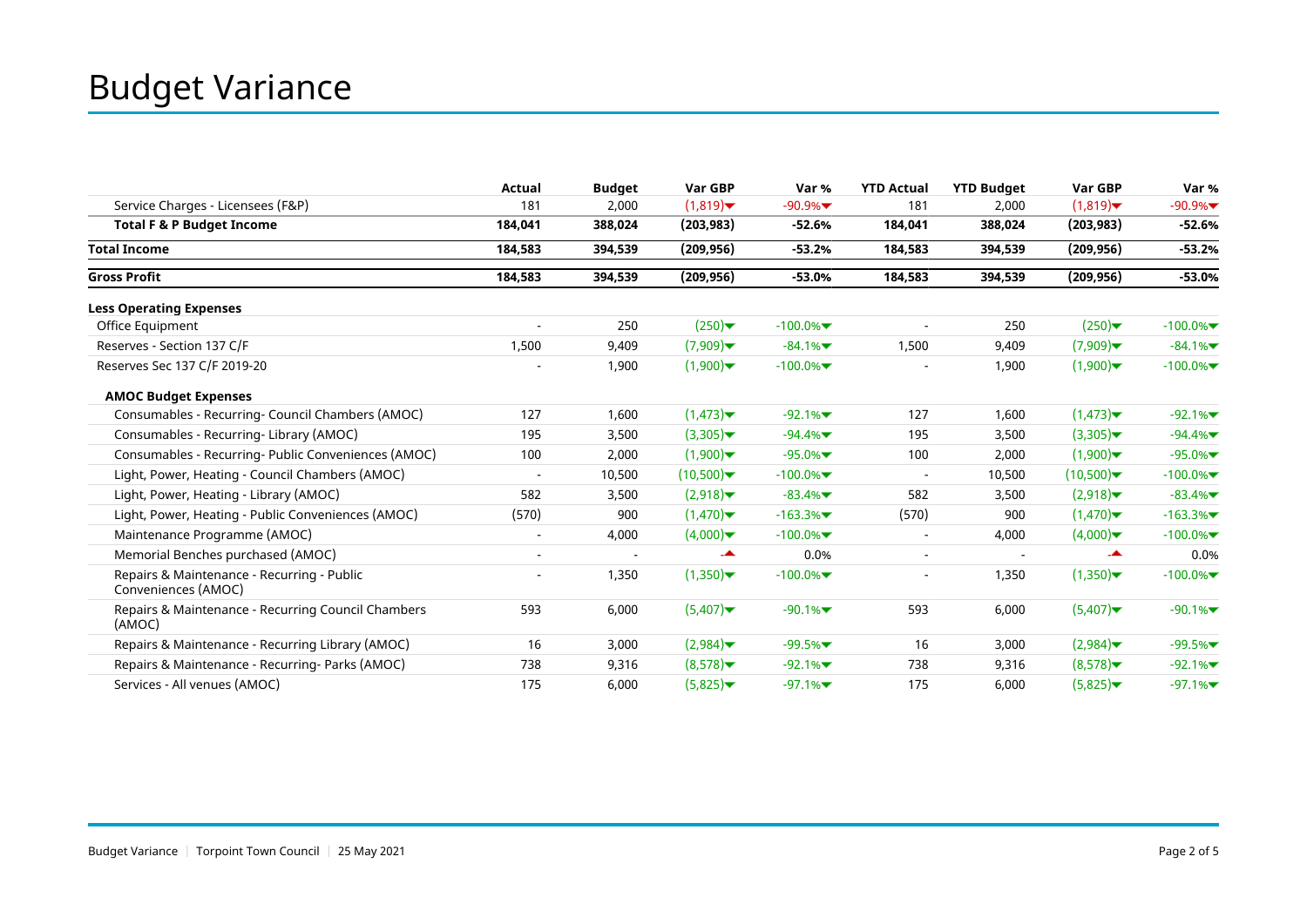|                                            | Actual                   | <b>Budget</b> | Var GBP                          | Var %      | <b>YTD Actual</b>        | <b>YTD Budget</b> | Var GBP                                 | Var %      |
|--------------------------------------------|--------------------------|---------------|----------------------------------|------------|--------------------------|-------------------|-----------------------------------------|------------|
| Services - Council Chambers (AMOC)         | 209                      | 4,000         | (3,791)                          | $-94.8%$   | 209                      | 4,000             | (3,791)                                 | $-94.8%$   |
| Services - Library (AMOC)                  | 243                      | 750           | (507)                            | $-67.7%$   | 243                      | 750               | (507)                                   | $-67.7%$   |
| Services - Parks (AMOC)                    | 1,230                    | 1,000         | $230 \triangle$                  | 23.0%      | 1,230                    | 1,000             | $230$ <sup><math>\triangle</math></sup> | $23.0\%$   |
| Services - Public Conveniences (AMOC)      | 92                       |               | $92 \triangle$                   | 0.0%       | 92                       |                   | $92 -$                                  | 0.0%       |
| Waste Collection - Council Chambers (AMOC) | 42                       | 1,000         | (958)                            | $-95.8%$   | 42                       | 1,000             | (958)                                   | $-95.8%$   |
| Waste Collection - Library (AMOC)          | 36                       | 380           | (344)                            | $-90.5%$   | 36                       | 380               | (344)                                   | $-90.5%$   |
| Water Rates - Council Chambers (AMOC)      | 57                       | 710           | (653)                            | $-92.0\%$  | 57                       | 710               | (653)                                   | $-92.0%$   |
| Water Rates - Library (AMOC)               | 22                       | 750           | (729)                            | $-97.1%$   | 22                       | 750               | (729)                                   | $-97.1%$   |
| Water Rates - Public Conveniences (AMOC)   | (8)                      | 1,000         | (1,008)                          | $-100.8%$  | (8)                      | 1,000             | (1,008)                                 | $-100.8%$  |
| <b>Total AMOC Budget Expenses</b>          | 3,879                    | 61,256        | (57, 377)                        | $-93.7%$   | 3,879                    | 61,256            | (57, 377)                               | $-93.7%$   |
| D & L Budget Expenses                      |                          |               |                                  |            |                          |                   |                                         |            |
| Advertising & Marketing (D&L)              | $\sim$                   | 5,000         | (5,000)                          | $-100.0\%$ | $\sim$                   | 5,000             | (5,000)                                 | $-100.0\%$ |
| <b>Total D &amp; L Budget Expenses</b>     |                          | 5,000         | (5,000)                          | $-100.0%$  |                          | 5,000             | (5,000)                                 | $-100.0%$  |
| <b>F &amp; P Budget Expenses</b>           |                          |               |                                  |            |                          |                   |                                         |            |
| Audit & Accountancy fees (F&P)             | (1,826)                  | 2,000         | (3,826)                          | $-191.3%$  | (1,826)                  | 2,000             | (3,826)                                 | $-191.3%$  |
| Civic Functions (F&P)                      |                          | 3,000         | (3,000)                          | $-100.0\%$ | $\blacksquare$           | 3,000             | (3,000)                                 | $-100.0\%$ |
| Credit Card Annual Fee (F&P)               |                          | 35            | (35)                             | $-100.0\%$ |                          | 35                | (35)                                    | $-100.0\%$ |
| Insurance (F&P)                            | 3,345                    | 4,400         | (1,055)                          | $-24.0\%$  | 3,345                    | 4,400             | (1,055)                                 | $-24.0\%$  |
| IT & Computers (F&P)                       | 167                      | 3,250         | (3,083)                          | $-94.9%$   | 167                      | 3,250             | (3,083)                                 | $-94.9%$   |
| Legal Expenses (F&P)                       | $\overline{\phantom{a}}$ | 1,000         | $(1,000)$ $\blacktriangledown$   | $-100.0\%$ | $\overline{\phantom{a}}$ | 1,000             | (1,000)                                 | $-100.0\%$ |
| Loan Repayments (F&P)                      | $\overline{\phantom{a}}$ | 35,200        | $(35,200)$ $\blacktriangleright$ | $-100.0\%$ | $\overline{\phantom{a}}$ | 35,200            | (35,200)                                | $-100.0\%$ |
| Mayoral Allowance (F&P)                    | 938                      | 3,750         | (2,813)                          | $-75.0%$   | 938                      | 3,750             | (2,813)                                 | $-75.0\%$  |
| Members Expenses (F&P)                     | $\overline{\phantom{a}}$ | 1,000         | (1,000)                          | $-100.0\%$ | $\blacksquare$           | 1,000             | (1,000)                                 | $-100.0%$  |
| Motor Vehicle Expenses (F&P)               | $\overline{\phantom{0}}$ | 5,500         | (5,500)                          | $-100.0%$  | $\blacksquare$           | 5,500             | (5,500)                                 | $-100.0\%$ |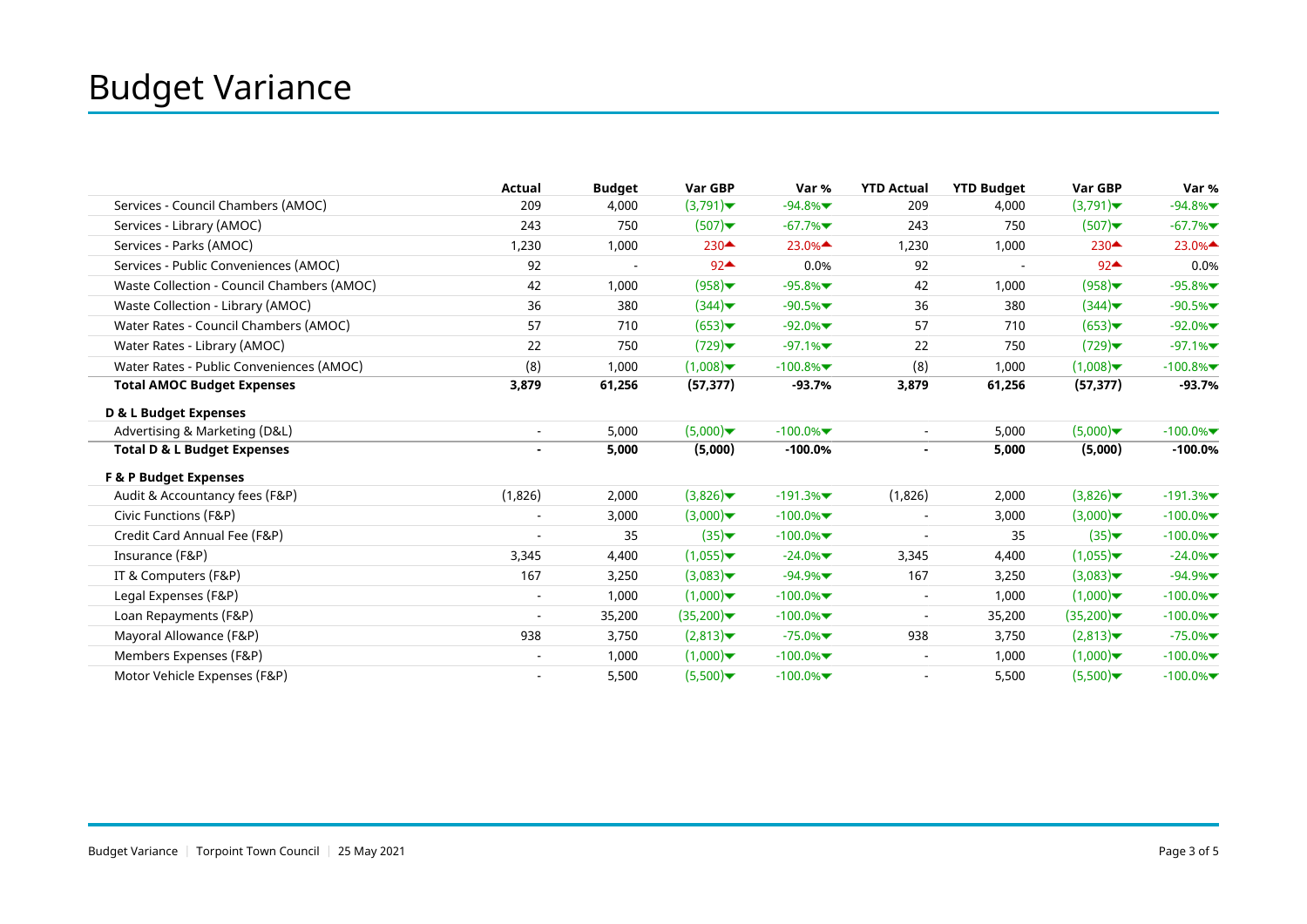|                                                            | Actual | <b>Budget</b> | Var GBP                       | Var %      | <b>YTD Actual</b>        | <b>YTD Budget</b> | Var GBP                      | Var %      |
|------------------------------------------------------------|--------|---------------|-------------------------------|------------|--------------------------|-------------------|------------------------------|------------|
| Non- Domestic Business Rates - Council Chambers (F&P)      | 3,428  | 7,755         | (4,327)                       | $-55.8%$   | 3,428                    | 7,755             | (4,327)                      | $-55.8%$   |
| Non-Domestic Business Rates - Library (F&P)                | 770    | 4,034         | (3,264)                       | $-80.9%$   | 770                      | 4,034             | (3,264)                      | $-80.9%$   |
| Non-Domestic Business Rates - Public Conveniences<br>(F&P) | 296    | 1,546         | (1,250)                       | $-80.9%$   | 296                      | 1,546             | (1,250)                      | $-80.9%$   |
| Operating Lease Payments (F&P)                             | 538    | 1,000         | (462)                         | $-46.2%$   | 538                      | 1,000             | (462)                        | $-46.2%$   |
| Postage, Freight & Courier (F&P)                           | 85     | 50            | $35 -$                        | 70.0%▲     | 85                       | 50                | 35 <sup>4</sup>              | 70.0%▲     |
| Printing & Stationery (F&P)                                | 152    | 1,000         | (848)                         | $-84.8%$   | 152                      | 1,000             | (848)                        | $-84.8%$   |
| Rent (F&P)                                                 | 56     | 780           | (724)                         | $-92.8%$   | 56                       | 780               | (724)                        | $-92.8%$   |
| Salaries (F&P)                                             | (938)  | 247,973       | $(248, 911)\n$                | $-100.4%$  | (938)                    | 247,973           | (248, 911)                   | $-100.4%$  |
| Section 137 Grants (F&P)                                   |        | 12,500        | (12,500)                      | $-100.0\%$ | $\blacksquare$           | 12,500            | (12,500)                     | $-100.0\%$ |
| Staff Training (F&P)                                       |        | 2,500         | (2,500)                       | $-100.0\%$ |                          | 2,500             | (2,500)                      | $-100.0\%$ |
| Subscriptions (F&P)                                        | 2,444  | 3,000         | (556)                         | $-18.5%$   | 2,444                    | 3,000             | (556)                        | $-18.5%$   |
| Telephone & Internet (F&P)                                 | 251    | 2,500         | (2,249)                       | $-89.9%$   | 251                      | 2,500             | (2,249)                      | $-89.9%$   |
| Travel - National (F&P)                                    |        | 100           | $(100)$ $\blacktriangleright$ | $-100.0%$  | $\blacksquare$           | 100               | $(100)$ $\blacktriangledown$ | $-100.0\%$ |
| <b>Total F &amp; P Budget Expenses</b>                     | 9,707  | 343,873       | (334, 166)                    | $-97.2%$   | 9,707                    | 343,873           | (334, 166)                   | $-97.2%$   |
| <b>Reserves</b>                                            |        |               |                               |            |                          |                   |                              |            |
| Reserve - Unallocated from 2019-20                         |        | 15,348        | (15,348)                      | $-100.0%$  | $\overline{\phantom{a}}$ | 15,348            | (15,348)                     | $-100.0\%$ |
| Reserve - Vision Projects                                  |        | 19,691        | (19,691)                      | $-100.0\%$ | $\overline{\phantom{a}}$ | 19,691            | (19,691)                     | $-100.0\%$ |
| Reserves - Bench Replacement                               |        | 1,849         | (1,849)                       | $-100.0\%$ | $\blacksquare$           | 1,849             | (1,849)                      | $-100.0\%$ |
| Reserves - Internal Projects/Equipment                     |        | 12,146        | (12, 146)                     | $-100.0\%$ | $\overline{\phantom{a}}$ | 12,146            | (12, 146)                    | $-100.0\%$ |
| Reserves - Kitchen Equipment                               |        | 19,063        | (19,063)                      | $-100.0\%$ | $\blacksquare$           | 19,063            | (19,063)                     | $-100.0\%$ |
| Reserves - MUGA/Other                                      |        | 13,164        | (13, 164)                     | $-100.0\%$ | $\overline{\phantom{a}}$ | 13,164            | (13, 164)                    | $-100.0\%$ |
| Reserves - NDP Improvements                                | 1,550  | 9,034         | (7,484)                       | $-82.8%$   | 1,550                    | 9,034             | (7,484)                      | $-82.8%$   |
| Reserves - Other External Projects/Equipment               |        | 4,910         | (4,910)                       | $-100.0\%$ | $\overline{\phantom{a}}$ | 4,910             | (4,910)                      | $-100.0%$  |
| Reserves - Play Areas                                      | 11,750 | 22,032        | (10,282)                      | $-46.7%$   | 11,750                   | 22,032            | (10, 282)                    | $-46.7%$   |